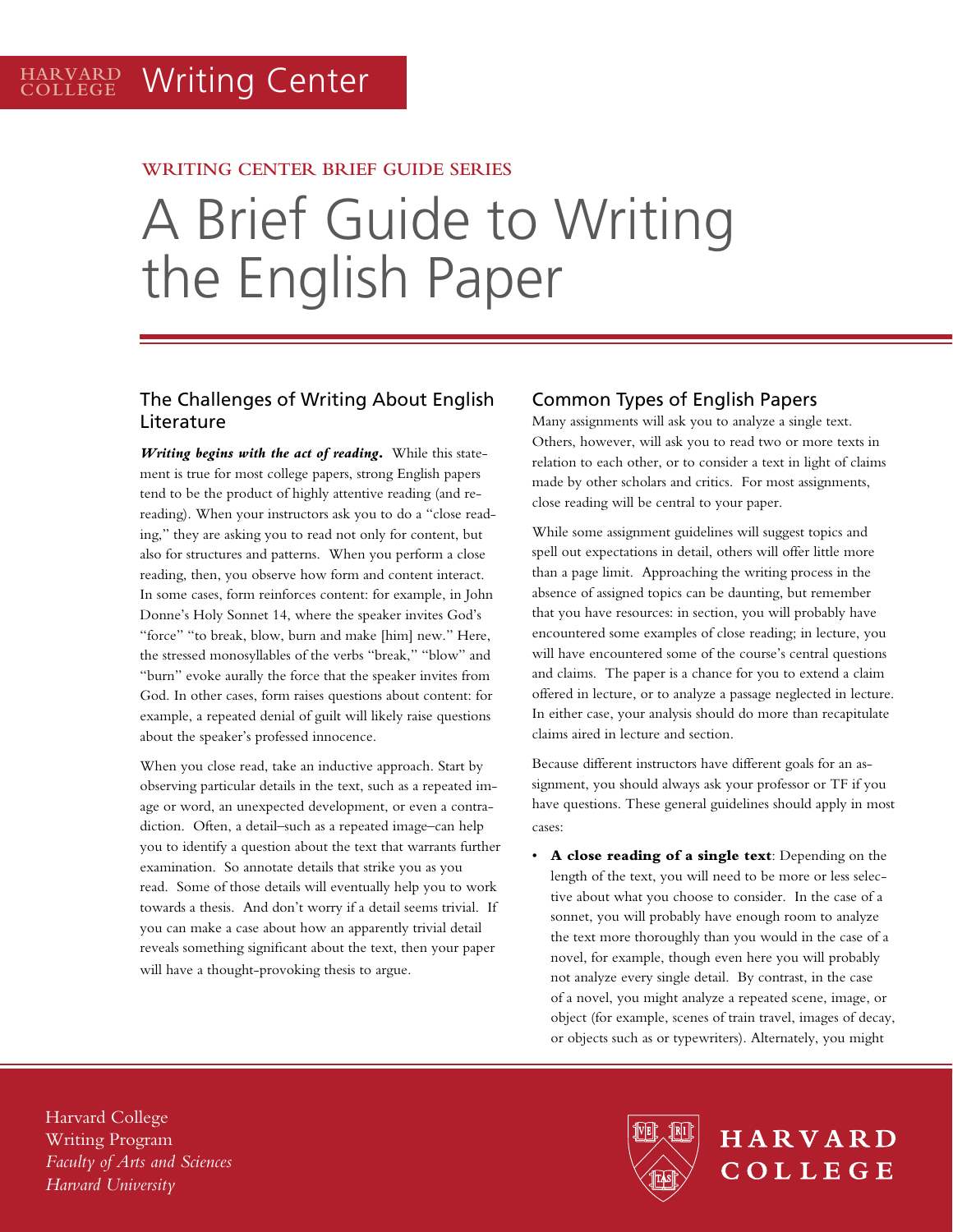- 2 analyze a perplexing scene (such as a novel's ending, albeit probably in relation to an earlier moment in the novel). But even when analyzing shorter works, you will need to be selective. Although you might notice numerous interesting details as you read, not all of those details will help you to organize a focused argument about the text. For example, if you are focusing on depictions of sensory experience in Keats' "Ode to a Nightingale," you probably do not need to analyze the image of a homeless Ruth in stanza 7, unless this image helps you to develop your case about sensory experience in the poem.
	- A theoretically-informed close reading. In some courses, you will be asked to analyze a poem, a play, or a novel by using a critical theory (psychoanalytic, postcolonial, gender, etc). For example, you might use Kristeva's theory of abjection to analyze mother-daughter relations in Toni Morrison's novel *Beloved*. Critical theories provide focus for your analysis; if "abjection" is the guiding concept for your paper, you should focus on the scenes in the novel that are most relevant to the concept.
	- • **A historically-informed close reading.** In courses with a historicist orientation, you might use less self-consciously literary documents, such as newspapers or devotional manuals, to develop your analysis of a literary work. For example, to analyze how Robinson Crusoe makes sense of his island experiences, you might use Puritan tracts that narrate events in terms of how God organizes them. The tracts could help you to show not only how *Robinson Crusoe* draws on Puritan narrative conventions, but also—more significantly—how the novel revises those conventions.
	- A comparison of two texts When analyzing two texts, you might look for unexpected contrasts between apparently similar texts, or unexpected similarities between apparently dissimilar texts, or for how one text revises or transforms the other. Keep in mind that not all of the similarities, differences, and transformations you identify

will be relevant to an argument about the relationship between the two texts. As you work towards a thesis, you will need to decide which of those similarities, differences, or transformations to focus on. Moreover, unless instructed otherwise, you do not need to allot equal space to each text (unless this 50/50 allocation serves your thesis well, of course). Often you will find that one text helps to develop your analysis of another text. For example, you might analyze the transformation of Ariel's song from *The Tempest* in T. S. Eliot's poem, *The Waste Land*. Insofar as this analysis is interested in the afterlife of Ariel's song in a later poem, you would likely allot more space to analyzing allusions to Ariel's song in *The Waste Land* (after initially establishing the song's significance in Shakespeare's play, of course).

- • **A response paper** A response paper is a great opportunity to practice your close reading skills without having to develop an entire argument. In most cases, a solid approach is to select a rich passage that rewards analysis (for example, one that depicts an important scene or a recurring image) and close read it. While response papers are a flexible genre, they are not invitations for impressionistic accounts of whether you liked the work or a particular character. Instead, you might use your close reading to raise a question about the text—to open up further investigation, rather than to supply a solution.
- A research paper. In most cases, you will receive guidance from the professor on the scope of the research paper. It is likely that you will be expected to consult sources other than the assigned readings. Hollis is your best bet for book titles, and the MLA bibliography (available through e-resources) for articles. When reading articles, make sure that they have been peer reviewed; you might also ask your TF to recommend reputable journals in the field.

When analyzing two texts, you might look for unexpected contrasts between apparently similar texts, or unexpected similarities between apparently dissimilar texts, or for how one text revises or transforms the other. Keep in mind that not all of the similarities, differences, and transformations you identify will be relevant to an argument about the relationship between the two texts.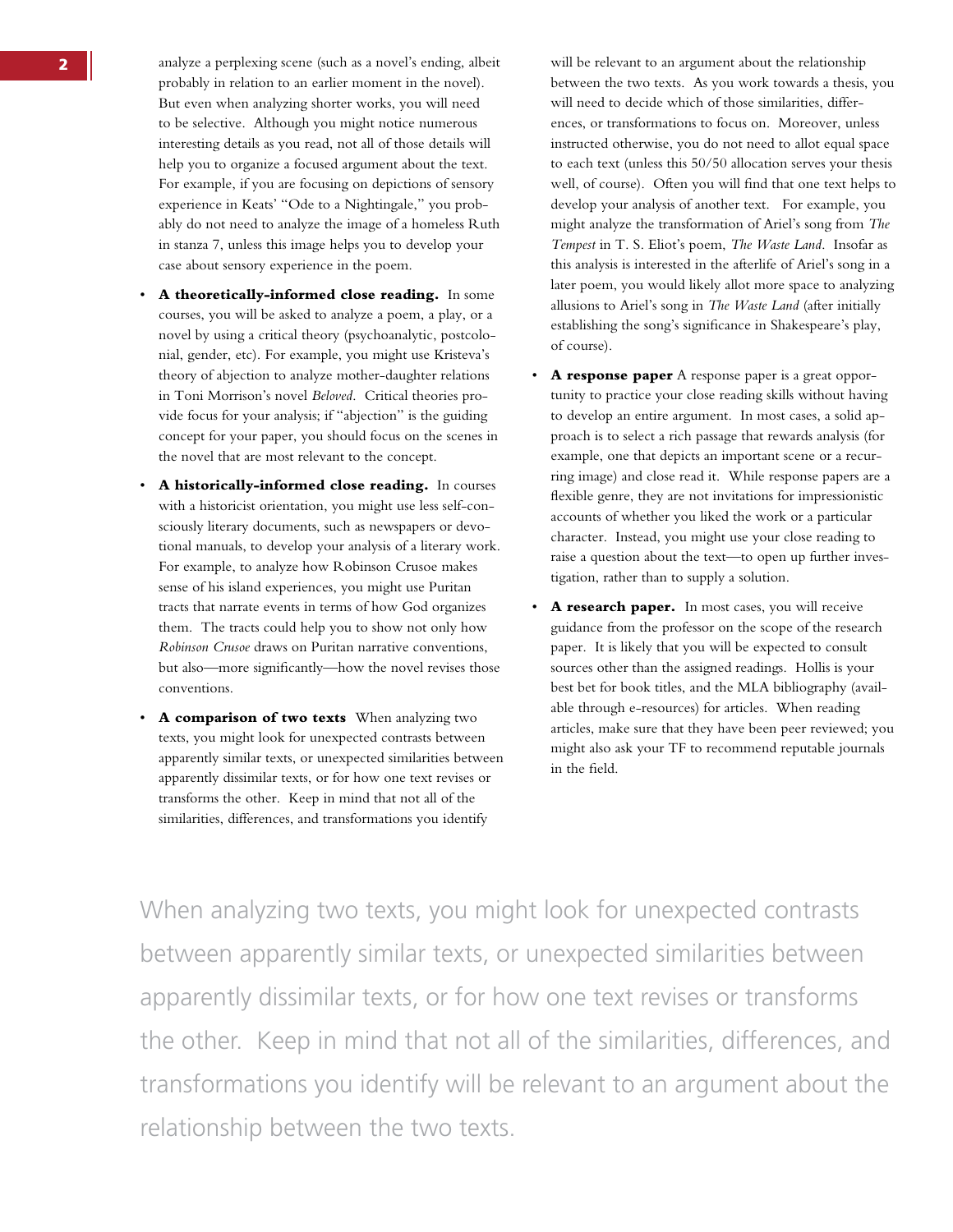# **3** Taking the First Steps: Close Reading Towards a Thesis

Below are two examples of how close reading can help you work towards formulating a thesis for your paper. While neither is a complete recipe for an English paper, both should give you some idea of the kinds of textual features close readers look for and the kinds of questions they ask.

#### *Example #1: Close Reading Prose*

Let's say that you decide to write on Jean-Jacques Rousseau's autobiography, *Confessions*. Rousseau's autobiography is notably the work of a novelist, and it has been read as a novel by numerous scholars of literature. Because Rousseau's *Confessions* is a long work, your analysis will need to be selective. One way to narrow your focus is to look at a pattern of repetition: a repeated scene (say, a theft), a repeated object (say, a book), or a repeated word (say, "heart"). If a scene or an object is depicted repeatedly, it is probably important for the book as a whole. In most cases, it will be depicted in different ways that complicate or conflict with each other. A consideration of this kind of friction could trigger a thoughtprovoking thesis. Here's one way you might break down the process of reading towards a thesis:

1) **Identify a pattern of repetition.** Let's take the example of the word "heart." Rousseau uses this word compulsively. From page one, "heart" seems to designate Rousseau's most authentic and sincere self; it also seems to serve as a guarantor of "truth," for instance when Rousseau asserts that his "heart is content" with the accuracy of the autobiographical stories he has recounted. But it is worth wondering whether a word used as frequently as "heart" might have some other, less obvious meanings. As mentioned, it is rare in a literary work for a charged, often repeated word to mean exactly the same thing every time. As you read Rousseau's *Confessions*, mark all the instances of the word "heart." Once you have finished the book, you can then proceed to…

If a scene or an object is depicted repeatedly, it is probably important for the book as a whole. In most cases, it will be depicted in different ways that will complicate or conflict with each other.

## 2) **Make a list of passages in which the word**  "heart" appears. This should be a list not just of page numbers but of quotations. With a couple of pages of "hits" for the word "heart," you will have a body of data that you can begin to analyze.

3) **Identify the different meanings of the word "heart" and analyze their relationships.** How does "heart" seem to function primarily, according to Rousseau? And what other functions and capacities does it have in the text? You might notice that Rousseau's heart is very susceptible to fantasies: when he fantasizes about being a soldier, his "heart swelled at this noble idea"; elsewhere, he admits that "love of the marvelous comes naturally to the human heart." In these cases, the heart seems to foster illusions—quite a contrast to the primary definition of the heart as a sincere guarantor of truth! This tension is worth identifying and analyzing. If Rousseau's autobiography is invested in a heart-based model of the self, what are some of this investment's unexpected consequences for how the autobiography constructs a self—consequences which Rousseau himself doesn't acknowledge? As you notice relationships between different meanings, ask questions about them. The meaning of the word "heart," however obvious it might be to you in day-to-day conversation, is not obvious in Rousseau's autobiography. Use the less obvious meanings and functions to interrogate the more obvious meanings and functions.

4) **Select a "friction-rich" relationship to focus on in your thesis.** Some of the meanings of "heart" will seem more unexpected than others. In your paper, you need not account for *every single* usage of the word "heart"; select the examples that are most in tension with the primary meaning of "heart" as the seat of an authentic self and a guarantor of truth. With the above data, you are in a position to make an argument about how a self gets constructed in Rousseau's work and what the unacknowledged limitations of that construction are. So you might argue the following: "From the outset, Rousseau's autobiography represents the heart as the seat of Rousseau's most authentic and truthful self. However, as Rousseau's personal narrative develops, the heart assumes other functions: it fuels personal fantasies and superstitions, for example. The conflict between Rousseau's early, dominant characterization of the heart and its later more delusional capacities suggests that the concept of an authentic self is more volatile, more unreliable, than Rousseau admits. Indeed, insofar as a self's authenticity rides on the subjective emotions of the heart, authenticity appears to be a rather unreliable guarantor of truth. If Rousseau's autobiography formulates a model of the authentic, feeling self that remains familiar today, it ultimately puts pressure on that model."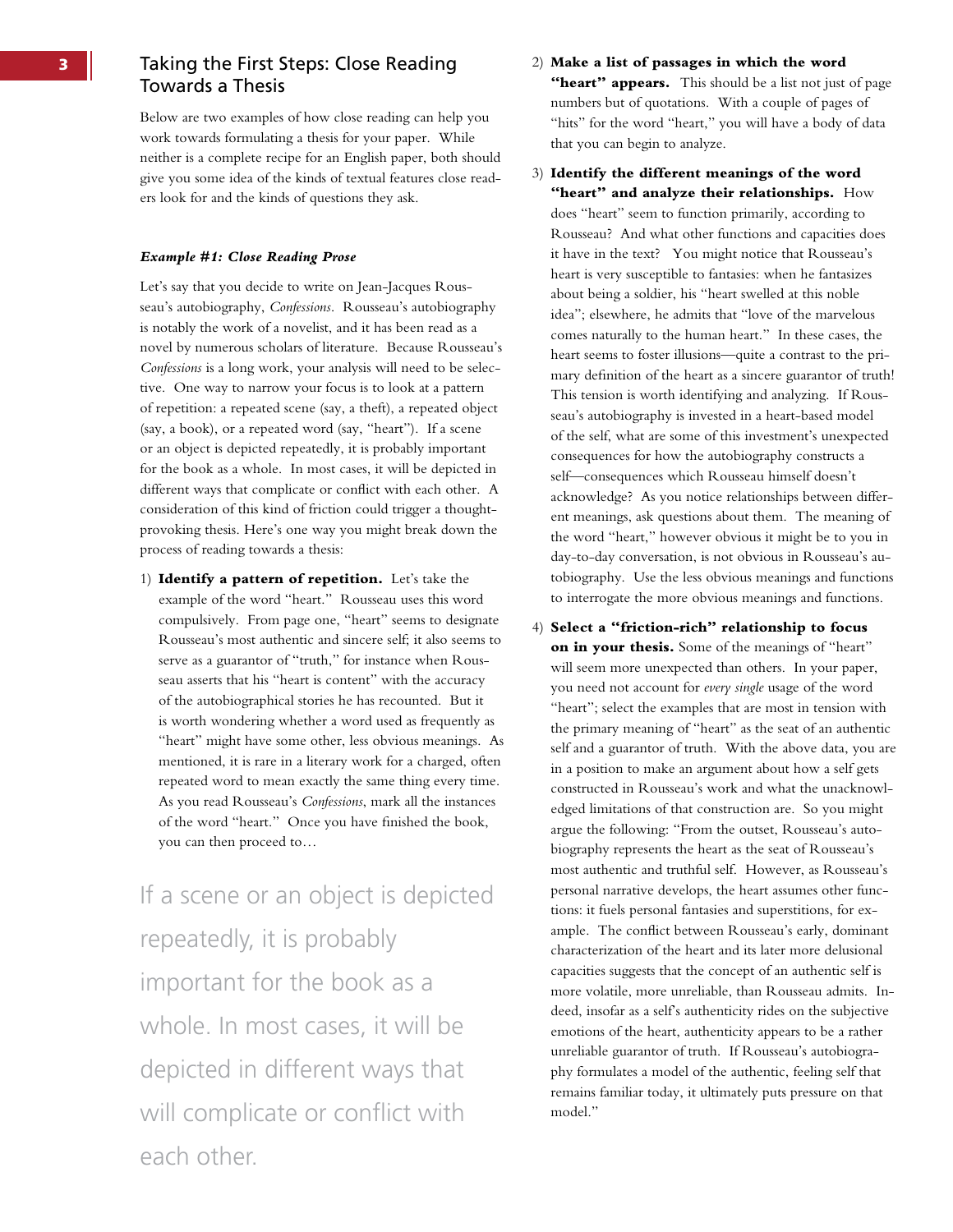Notice that this thesis does not judge Rousseau as a human being. Instead, it makes a claim about how a self is constructed in a particular work—a work that occupies a particular historical moment when selves have a particular vocabulary available to them. Ultimately, you are analyzing "a piece of language" and not a human being. Consequently, you do not need either to judge or to justify Rousseau. Write about Rousseau's autobiography as you might write about a first-person fictional narrative (which, like Rousseau, has a culturally-specific vocabulary with which to depict a self).

Finally, keep in mind that there are a number of ways to approach Rousseau's text. Analyzing a pattern of repetition is hardly the only one. For example, you might close read a pivotal scene in the *Confessions*, such as the scene in which Rousseau accuses a maid of stealing a ribbon that he himself has stolen. Even when focusing on a pivotal scene, however, you would probably analyze it in relation to other moments in the text in which Rousseau discusses guilt, relationships with women, etc. Usually it is through a set of relationships between words, images, or scenes that one can better understand the significance of a single scene.

In short, as you start to make sense of the poem, consider the conventions and structures of the poetic genre you're encountering.

#### *Example #2: Close Reading Poetry*

Let's say you're asked to write a paper about William Wordsworth's sonnet, "Composed upon Westminster Bridge, September 3, 1802." At first reading, the poem might seem like a straightforward, 'poetic' description of what the speaker sees and feels while looking at London one beautiful summer morning. But how might you figure out what else is going on in the poem?

1) **Begin by identifying structures and developments in the text. Look for unexpected developments.** Notice that Wordsworth's poem is a modified Petrarchan sonnet, consisting of an octave (or, two quatrains) and a sestet. (The rhyme scheme goes abba abba cdcdcd, instead of the usual Petrarchan cdecde.) Usually in a Petrarchan sonnet there is a turn (or volta) between the octave and the sestet. This is a good place to start looking for transitions and developments in the poem, but it's not the only place to begin. When reading this poem you might also consider the relevance of the structure of the English sonnet, in which the final couplet (the final two lines) marks a development in the speaker's attitudesome change in point of view or mood. In short, as you start to make sense of the poem, consider the conventions and structures of the poetic genre you're encountering.

In the case of Wordsworth's sonnet, you might consider the final two lines (as a quasi-couplet in the English tradition): "Dear God! The very houses seem asleep/ And all that mighty heart [i.e., the city] is lying still!" There's a lot of emotion in these final lines, as the exclamation marks suggest. But what kind of emotion is it? Has it changed since the earlier description of the speaker's pleasurable response to "a sight so touching"? To get a handle on the final couplet, you might consider that a "still" heart amounts to a dead heart. So by the final line, the poem seems to be in unexpectedly sinister territory, in contrast to the superlatively "fair" city of the first line. This contrast marks a strange, unexpected development—a development worth analyzing further. To that end, you might ask: How does the poem arrive at the strange final couplet? In other words, you need to…

- 2) **Analyze** *how* **the unexpected development happens**: You've noticed a transition from a "fair" city to a dead city. How does the speaker get from "fair" to dead? Look for figures—for metaphors, similes, synecdoches, personifications, etc. (For more on figures, see the indispensable Abrams, cited below.) In Wordsworth's poem, the speaker notably personifies the city from line 4 onward, where the city "doth, like a garment, wear/ The beauty of the morning; silent, bare." So the city takes on the aspect of a human being (which can die), and the poem has now moved from the realm of empirical description to fiction (as line 13's use of "seem" suggests).
- 3) **Reflect on the significance of the unexpected development in the poem as a whole**: Having noticed an unexpected development puts you in an excellent position to begin formulating a thesis. Your thesis won't simply point out the development, however; it will make an argument about the development's *significance*. To recap, we have observed a transition from beauty to something more sinister, a transition enabled by the use of figurative language (specifically, personification). So figurative language is the mechanism that appears to enable, even trigger, the unexpected development. It appears to have a power—an agency—not only to vivify but also to kill what it depicts.

As you consider this development and how it happens, you might look for moments when this development is foreshadowed: notice, for example, words like "lie" (in the line "Ships, towers, domes, theatres, and temples lie": why "lie"? Why don't they "stand"?) and phrases like "a calm so deep"—which might describe sleep, but could also describe death.

4) **Parlay the unexpected development into a thesis:** With these observations in mind, we might devise a thesis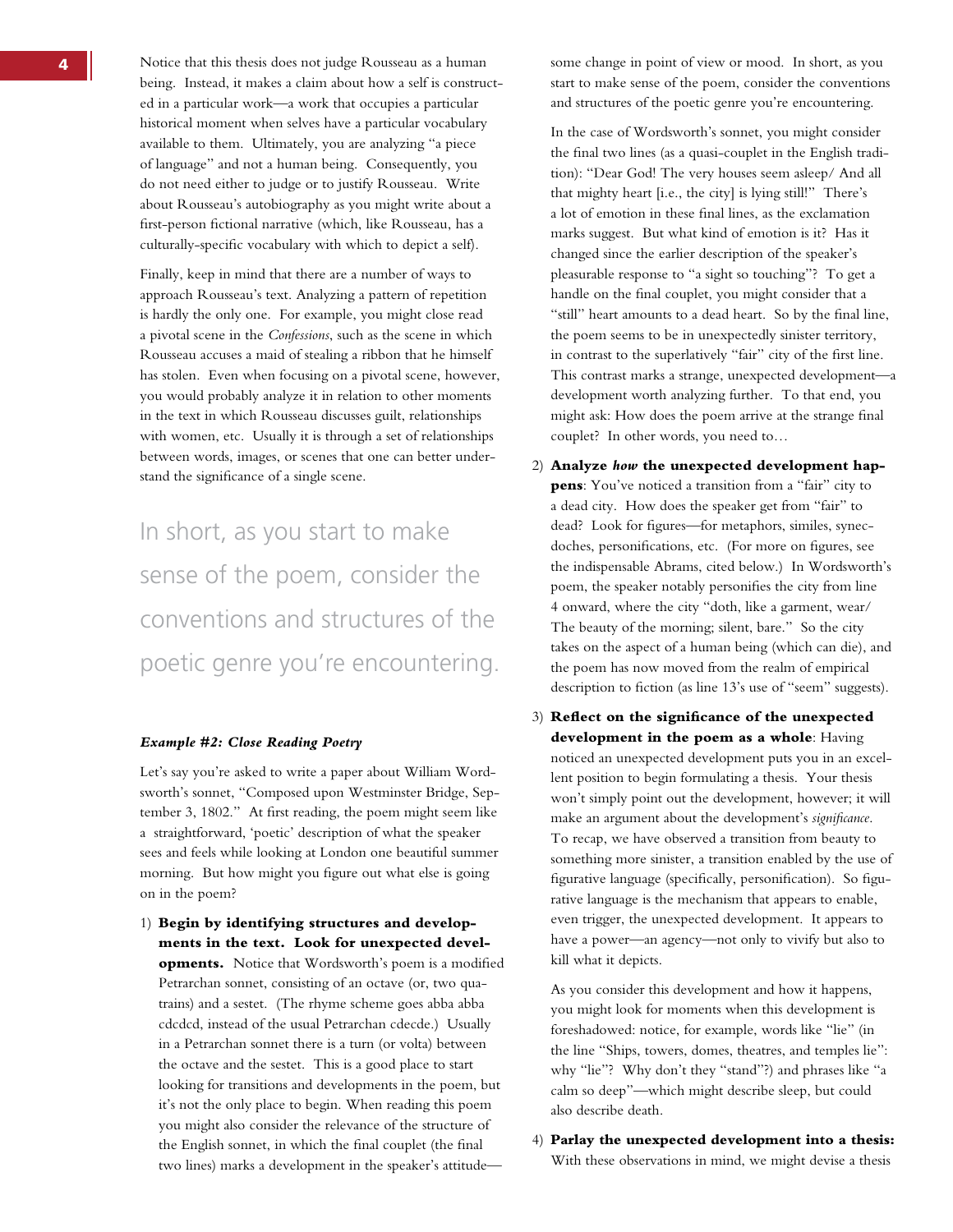about the volatile power of poetic language dramatized by the unexpected development from life to death in Wordsworth's poem. We might argue that: "Wordsworth's sonnet about London offers a case study about the volatility of poetic language. If poetic language begins by vivifying the city through personification, ultimately personification depicts the city's demise. In short, the poetic device that represents the city's beauty is as volatile as it is powerful, exemplifying the instability of poetic language. Notice a couple of features of this thesis:

 • It identifies a transition (from vivified beauty to death) and gives an account of the significance of that transition (the 'culprit' is a volatile poetic language, which is no mere passive tool as it turns out).

 • The thesis identifies a tension between two moments in the poem and doesn't try to tidy up or argue away that tension. This thesis is interested in a complication, in the unexpected and even uncomfortable transition from life to death. Weird complications tend to offer richer material than complications easily overcome and tensions tidily reconciled.

 • The thesis isn't particularly combative or controversial. Instead, it offers a way of understanding the poem that wouldn't be apparent to a first-time reader, engaging the conceptual question of poetic language's power by analyzing particular details in the poem itself.

### **QUESTIONS TO ASK AS YOU READ A TEXT**

Below are some questions that will help you develop a more active and interrogative mode of reading. Not all of these questions will be appropriate for every text, of course, and sometimes the answers to appropriate questions still won't yield potential theses. Nonetheless, these questions provide a good starting place for close reading.

#### For novels and short stories

- • What is the genre of the text? What are the conventions of that genre, and what do those conventions lead us to expect as readers? Are those expectations always realized? Is there a mix of genres (as there is, for example, in *Jane Eyre*, which is a gothic bildungsroman)? If so, how do the conventions of those different genres interact? (In the case of *Jane Eyre*, there's a fraught interaction between development or "bildung" (which looks ahead to the future) and haunting (which implicates the past).)
- • Is the narrator first- or third-person, omniscient or not? What does the narrator's position suggest about the characters and events depicted in the text? How much do we know about the narrator? How reliable is he or she?
- • Does anybody (narrator included) contradict himself or herself? How can we make sense of this contradiction? Does it mark a development, a response to a new environment, or something else?
- Is there a gap in the story—a secret or an event that is never depicted but only alluded to? What is the effect of such a gap on how we read the story? How can we analyze the gap without trying to fill it in? For example, in Henry James' novel *The Turn of the Screw*, we are never informed of the substance of Quint's horrifying crime against the children. Rather than trying to name the crime, we can instead analyze how the story's gaps and secrets induce a "paranoid" mode of reading, whereby every detail seems to harbor deep, repressed meanings.

#### For Poems

- • What kind of poem is this? What is the poem's rhyme scheme? How does its rhyme scheme structure and dramatize the poem's content?
- • What kinds of relationships develop between rhymed words? Do rhymed words reinforce each others' meanings or ironize them? For example, Alexander Pope's poem, *The Rape of the Lock*, regularly pairs serious and trivial words, such as "despair" and "hair" to exemplify the intimacy of serious emotions and trivial circumstances in his mock-epic poem.
- • Who is the speaker? What can we infer about his or her environment? Does his or her mood remain constant throughout the poem or does it change? What are the significant changes of mood and mind in the poem?

In the case of drama, you will likely ask a combination of questions relevant both to prose and to poetry. Finally, notice what kinds of questions are *not* listed above. For example: *what did the author intend*? In some single-author courses you might work with manuscript drafts and biography, and thereby have sources with which to speculate about an author's intentions. More often, however, you will not have enough evidence to speculate intelligently about the author's intentions. In the absence of such evidence, orient your claims towards the text.